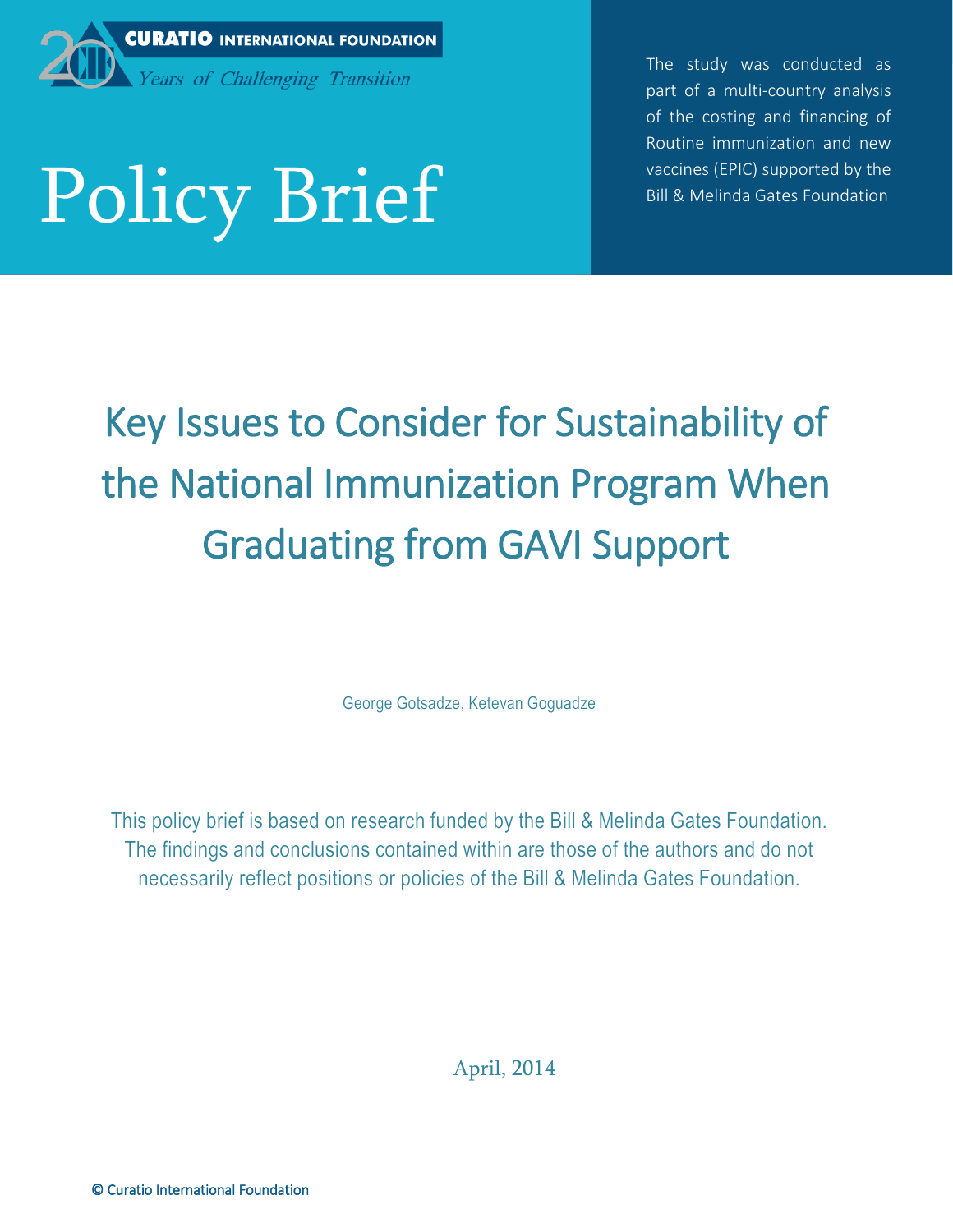## **Rationale**

In 2016, Moldova, along with 19 other countries, is scheduled to graduate from GAVI Alliance's financial support [1]. Therefore, it is crucial to plan and manage the transition in order to maintain the financial sustainability of the National Immunization Program. Adequate planning for transition and mobilization domestic resources to ensure financial sustainability of the immunization program requires better knowledge of the full economic and financing costs of the routine immunization program and costs of new introduction.

# Purpose of the study

The purpose of this study was to generate new information to help: a) improve the planning of resource requirements and financing needs at the country level; b) improve the understanding of the delivery costs associated with the introduction of a new vaccine and c) contribute to updating GAVI Alliance policies on new vaccine introduction support.

### **Methods**

This was a cross-sectional facility-based costing study that looked at the costs and financing of a routine immunization program and evaluated the incremental cost and financing of the new vaccine introduction in Moldova. The study employed a multi-stage random sampling to select fifty health care providers from 1,318 facilities involved in delivery of immunization services in Moldova across 37 districts.

© Curatio International Foundation The sample included: 8 urban/peri-urban facilities and 42 rural facilities represented by 5 Family Medicine Centres (FMC) that are largest facilities serving between 40,000 to 80,000 inhabitants, 10 Health Centres (HC) serving at least 4,500 inhabitants, 23 Offices of Family Doctors (OFD) serving between 900 to 3,000 population and 12 Health Offices (HO) organized in communities with fewer than 900 inhabitants. Therefore the findings of this study are representative on a national level. This study used retrospective costing approach for the routine Expending Program for Immunization (EPI) and prospective costing approach for the Rotavirus, capturing all costs incurred six months prior to and six months following the date of the Rotavirus vaccine introduction. All local costs were converted into 2011 \$US using an average exchange rate of 11.73 MDL per dollar. Calculations undertaken by the study team were based on the common approach document developed for this multi-country exercise by the Bill and Melinda Gates Foundation[2], on cMYP Costing Guidelines [3] and WHO Guideline for Estimating Costs of New Vaccine Introduction [4].

### <span id="page-1-0"></span>Key **Result** Figure 1 - Financial and Economic Cost of Rota vaccine Introduction

#### s

### Total Cost of Rotavirus Vaccine Introduction

Our study revealed that the overall annual economic cost of the routine EPI was 9.86 million \$US and financial costs 9.47 million. Out of which, the largest share of funds were from the national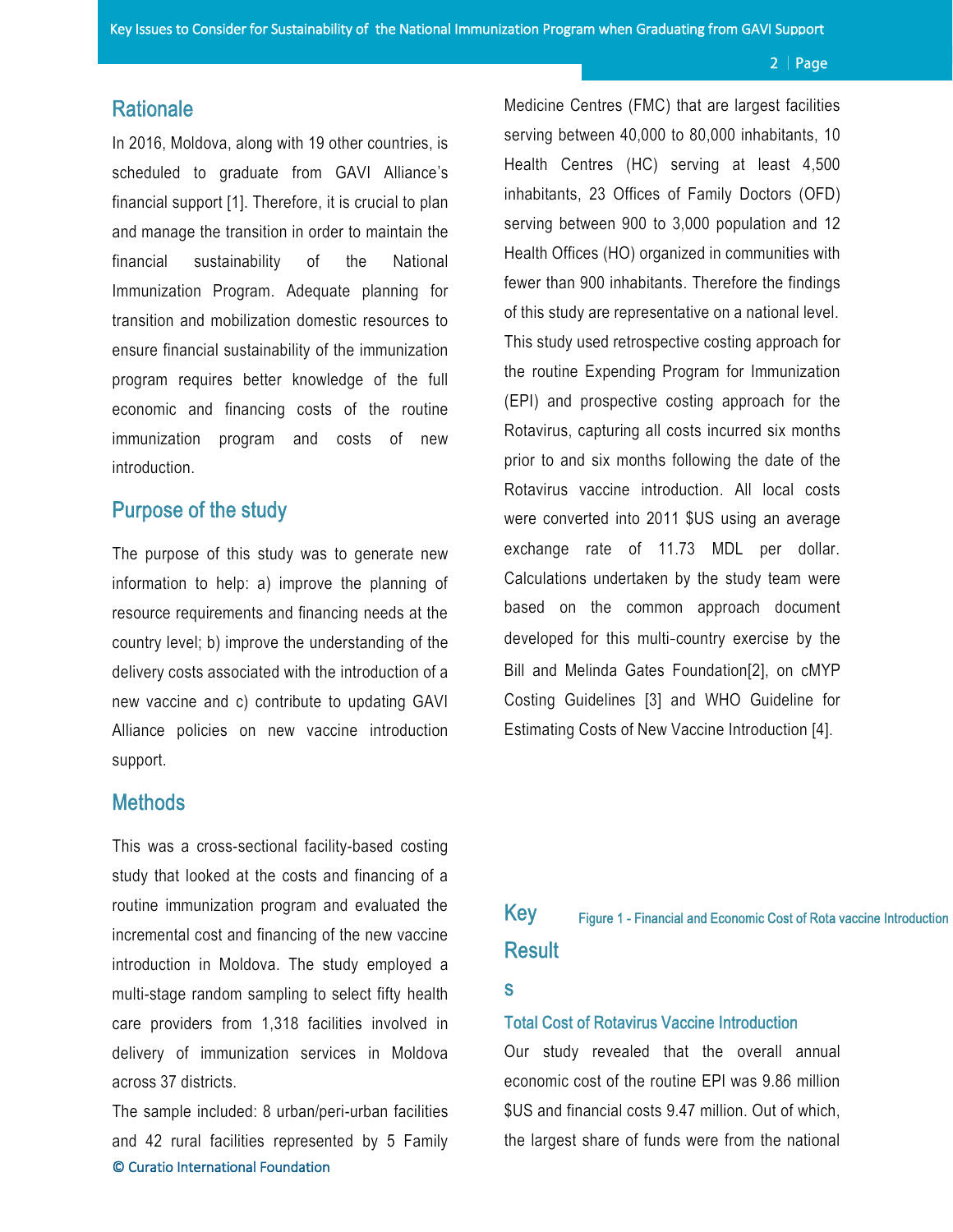# key Issues to Consider for Sustainability of the National Immunization Program when Graduating from GAVI Shaport

500,000

sources 94.8% and external sources collectively contributed only 5.2% and this was shared by GAVI 4.5%, by UNICEF - 0.2% and WHO - 0.5%.

Our study also revealed that the introduction of the Rotavirus vaccine in Moldova did not require the purchase of additional cold chain equipment, because the available spare capacity. Nor was additional staff added on a facility level to meet increased service delivery needs. Therefore the financial implication of the Rotavirus vaccine introduction in Moldova was marginal, and the financial costs of the vaccination resulted only in additional 378.8 thousand \$US on top of the EPI costs. However, had Moldova needed additional cold chain 3% equipment and/or staff to deploy new vaccines in the system, these costs would have increased by almost 26% to pay for additional staff salaries as well as for additional cold chain equipment [\(Figure 1\)](#page-1-0).

The study also revealed that out of the total incremental fiscal costs of the rotavirus vaccine introduction, only 151,489\$ (37%) were spent on immunization delivery and the remaining 63% were used for vaccine procurement. ([Figure 2](#page-2-0))

This indicates that the cost of vaccines is the largest portion of the total incremental cost.



Consequently, the price of a vaccine dose that is being considered for introduction is critical factor for making policy decisions. If the external sources in the overall funding for the national immunization

<span id="page-2-0"></span>



program was marginal (5.2%), for the Rotavirus vaccine introduction 77% of funds were provided by GAVI and 10.5% by UNICEF and WHO ([Figure](#page-2-1)  [3](#page-2-1)).

### <span id="page-2-1"></span>Figure 3 - Funding Sources for NUVI and EPI

The government was only responsible for providing 12.5% of the funds necessary for the new vaccine introduction.

### Unit costs of Rotavirus vaccine Introduction

Furthermore, the study revealed that the fiscal cost per dose of the rotavirus vaccine introduction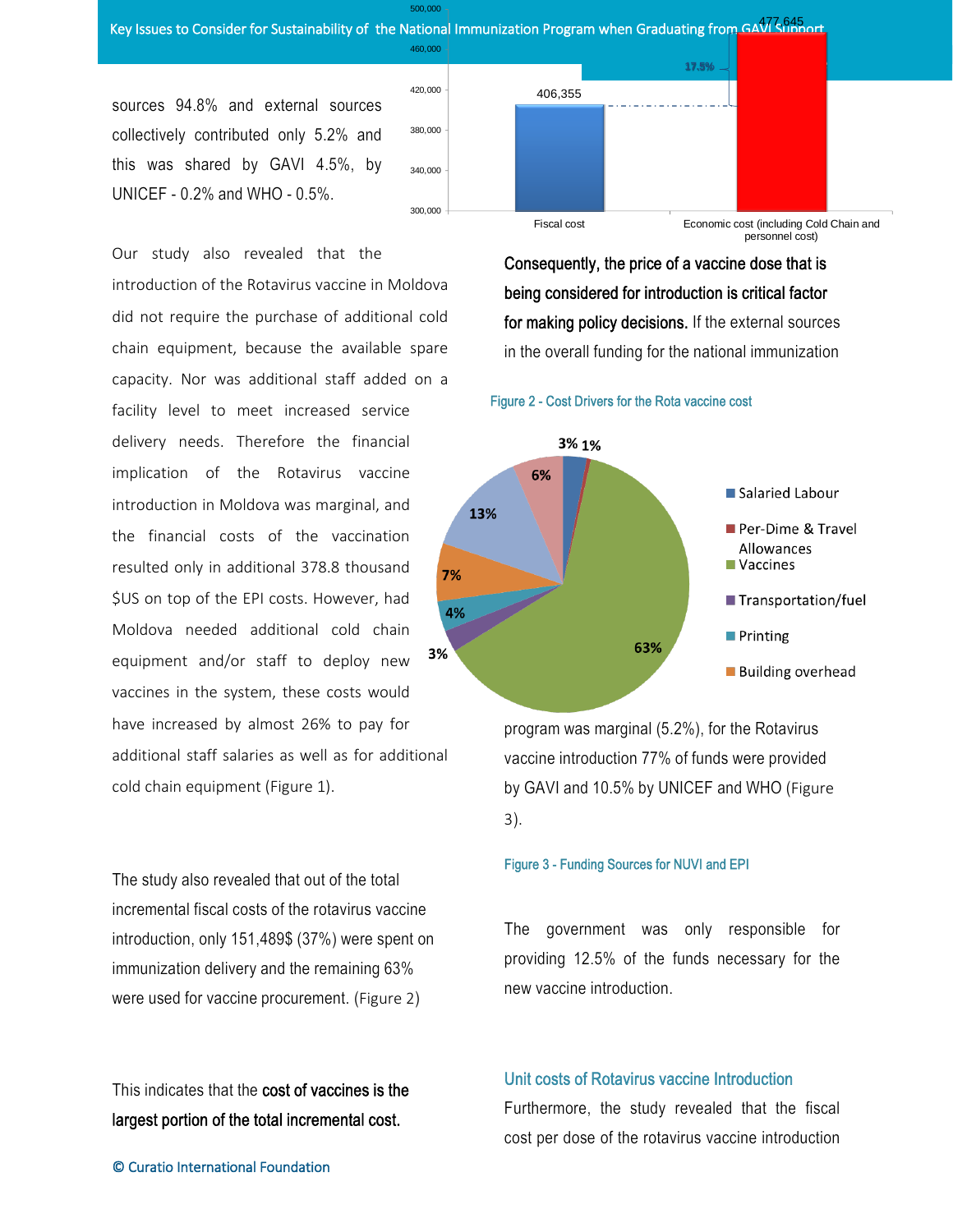

**UNICEF** 

 $0.2%$ 

**WHO** 

**GAVI** 

4.5%

 $4 |$  Page



What is important to consider when making decisions about new vaccine introduction and designing new policies?

Firstly we have seen that when introducing new vaccines, the actual cost of vaccines is the largest portion of the incremental cost. This does not make Moldova much different from other countries where the cost of new vaccines has been found to drive vaccine introduction costs up by as much as 60% [6]. Consequently, the price of a vaccine dose that is being considered for introduction is a critical determinant for making policy decisions.

Secondly, Moldova will graduate from the GAVI Alliance support in 2016, and the country is contemplating reforming its immunization program and decentralizing vaccine procurement responsibilities due to the nature of national public finance regulations. As the cost of vaccines is critical element of the immunization program it needs to be well managed. Therefore the centralized model for vaccine procurement could be more effective, while decentralization of this function may drive vaccine prices up and could further increase overall program cost.



(without vaccine) was \$1.94 and the cost per infant \$3.82 (Error! Reference source not found.). Our estimates for the incremental fiscal costs needed to introduce a new vaccine in the immunization program are 4.7 times higher compared to 80c currently paid by GAVI [5]. These findings highlighted possible weaknesses in GAVI policies and call for a thorough re-evaluation in light of emerging new evidence.

State **Budget** 94.8%

The study also shows that the economic cost of delivering a single dose of the vaccine increased to 6.11 \$US, and the cost per infant went up to 12.03 \$US (including vaccine costs), which is a 3.8% increase in the current estimated cost per infant of the national immunization schedule of \$316.6.

### Main Policy Implications

**JNICFF** 

**GAVI** 

77%

**Budge** 

13%

The findings of our study provide critical information for discussing issues related to the affordability of new vaccine introduction in Moldova, and the financial sustainability of the national immunization program after it graduates

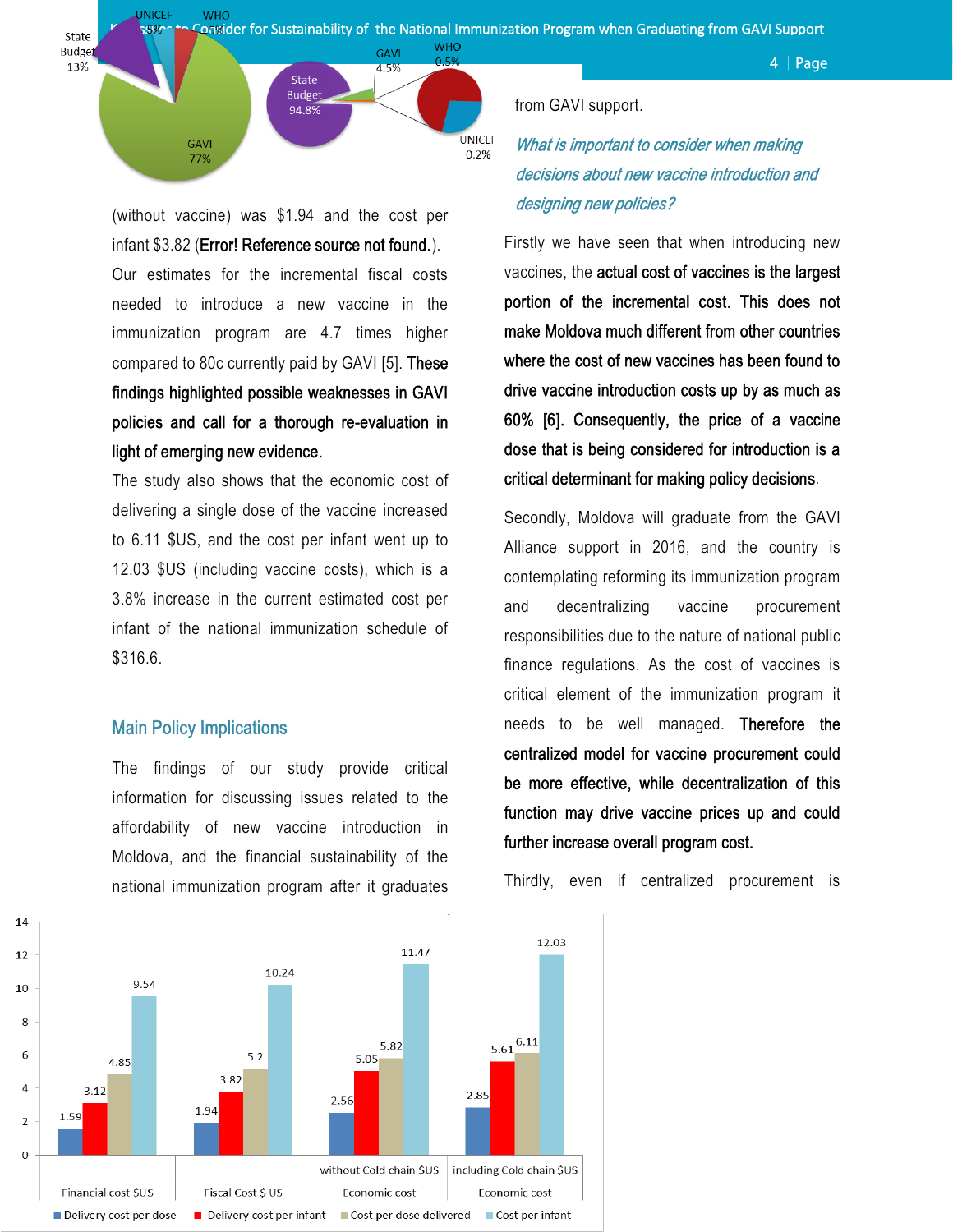retained after Moldova graduates from GAVI, vaccine prices could double because of national procurement rules that mandate local tendering<sup>1</sup>. Therefore, for all non-UNICEF supplied vaccines, Moldova would pay almost double the UNICEF price [7]. If this happens, the cost of the immunization program may rise by almost 24.1%, which will be significant jump and may put the sustainability of vaccine financing at risk. The same happened in Bosnia & Herzegovina (B&H) when GAVI support ended in 2011, B&H was exposed to the open market, where vaccine prices were 5-20 times higher than UNICEF prices. This situation was compounded by a small market, fragmented procurement and low competition [8], which is also expected in Moldova unless centralized procurement is maintained and preferential access to UNICEF/GAVI negotiated prices are secured in medium to long-term perspective.

Consequently, before introducing new vaccines and further increasing the cost of the immunization program the government of Moldova should use the remaining time to identify potential impact of such decisions on the national budget and with or without the best vaccine procurement mechanisms<sup>2</sup>, that would allow purchasing vaccines from UNICEF or at a comparable price. Well-informed and negotiated decisions for new vaccine introduction will help minimize the future budget pressure after graduation and will assure sustainability.

*<sup>2</sup>Allowing for purchases from UNICEF or for pulled procurement under national legislation, etc*

 $\overline{\phantom{a}}$ 

# What will be important factors to consider when graduating from GAVI support?

<span id="page-4-0"></span>Based on our study findings the total cost of the immunization program amounts to only 2.4% of recurrent public financing for health. In such a fiscal context, graduating from GAVI seems affordable. However, as GAVI support is phased out, Moldova's co-financing is projected to rise from about US \$50 000 in 2011 to US \$ 1.1 million in 2016 [9], if current Rotavirus vaccine prices are secured and guaranteed by GAVI. For this the government needs to create the necessary budgetary space. This will be challenging as the percentage increase is significant. Moreover, looking at the financial sustainability of immunization programs in a silo without taking the broader, country-level fiscal context into consideration could be misleading.

After Moldova graduates from GAVI in 2016, due to New Funding Model introduced by the Global Fund [10] the country will also receive significantly reduced financing for its national HIV/AIDS and Tuberculosis programs. Currently both donors (GAVI and Global Fund) contribute significant shares to funding public health programs. The concurrent reduction/graduation from the Global Fund and GAVI is expected to increase pressure on the national budget significantly.

Based on preliminary estimates provided in the Medium Term Budgetary Framework for 2014- 2016[11], Moldova expects that graduation from the GAVI and the Global Fund will increase demand for national budget for public health programs by 2.45 times in 2016 compared to 2011 levels.

*<sup>1</sup>*Due to the small market size of Moldova with a population of 3.5 million and a small birth cohort, big vaccine manufacturers are not very interested in bidding in local tenders